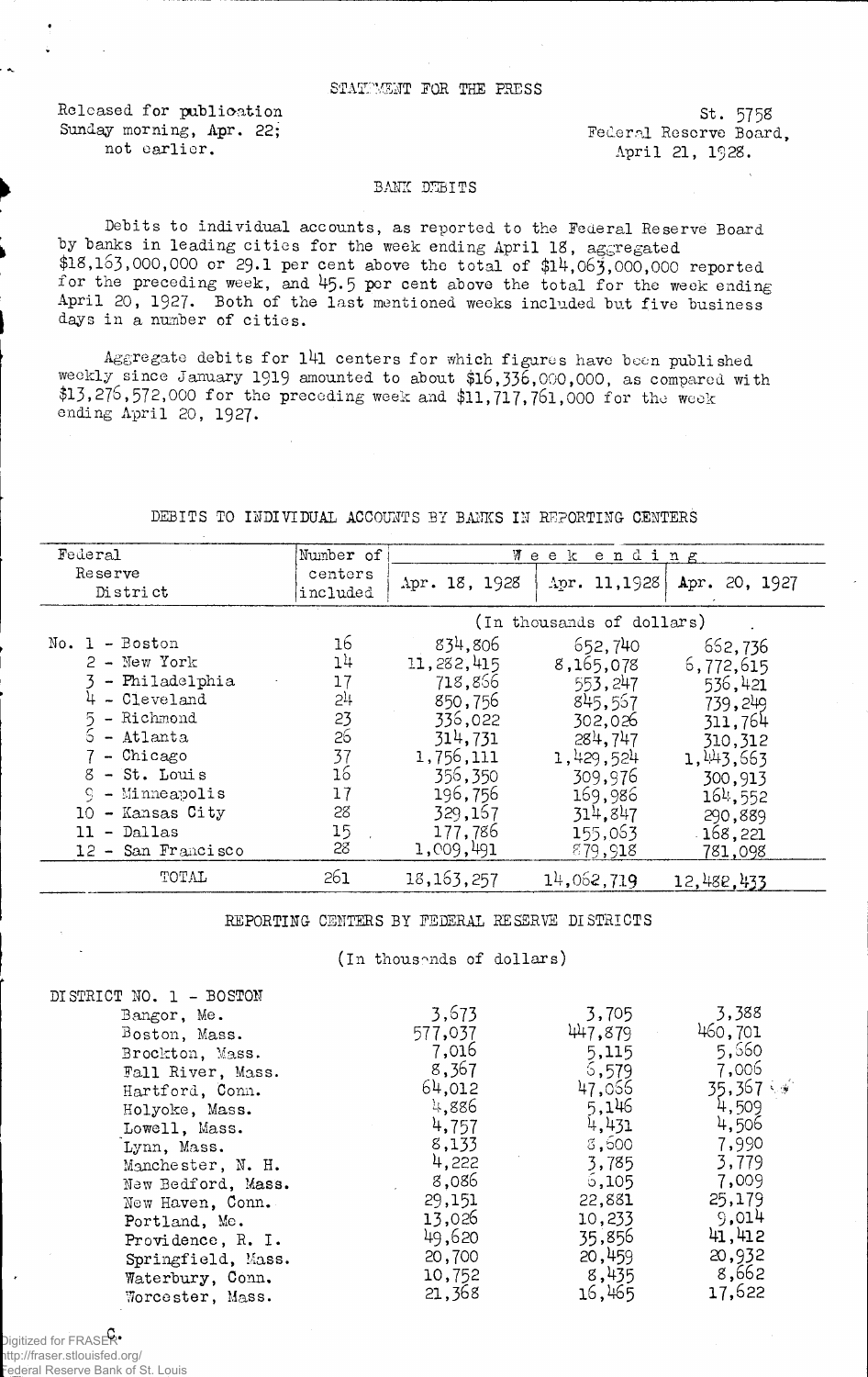DEDITS TO I-HDIVIDEAL ACCOUNTS BY BANKS IN REPORTENG CENTERS St. 5758a

 $\mathbf{r}$ 

|                                       | Foot-chding      |                           |                     |
|---------------------------------------|------------------|---------------------------|---------------------|
|                                       | Apr. 18, 1928    | Apr. 11, 1923             | Apr. 20, 1927       |
|                                       |                  | (In thousands of dollars) |                     |
| DISTRICT NO. 2 - NEW YORK             |                  |                           |                     |
| Albany, N. Y.                         | 31,848           | 31,755                    | 33,258              |
| Binghamton, N.Y.                      | 5,456            | 5,132                     | 5,790               |
| Buffalo, $N. Y.$                      | 94,740           | 85,736                    | 81,272              |
| Elmira, N.Y.<br>Jamestown, N.Y.       | 5,392            | 4,145                     | 4,953               |
| Montclair, N. J.                      | 5,301            | 4,545<br>5,489            | 5,076               |
| Newark, N. J.                         | 8,004<br>102,384 | 85,752                    | 5,384               |
| New York, N. Y.                       | 10,874,305       | 7,809,911                 | 93,726<br>6,405,753 |
| Northern New Jersey Clearing          |                  |                           |                     |
| House Association                     | 62,075           | 53,229                    | 54,775              |
| Passaic, N. J.                        | 11,942           | 9,791                     | 10,743              |
| Poughkeepsie, N. Y.                   | 4,158            | 3,966                     | 4,175               |
| Rochester, N.Y.                       | 48,303           | 39,235                    | 41,961              |
| Stamford, Conn.                       | 4,819            | 3,811                     | 4,435               |
| Syracuse, N.Y.                        | 22,688           | 19,560                    | 21,314              |
| DISTRICT NO. 3 - PHILADELPHIA         |                  |                           |                     |
| Allentown, Pa.                        | 9,370            | 9,080                     | 9,189               |
| Altoona, Pa.                          | 3,936            | 3,817                     | 3,480               |
| Camden, N. J.                         | 16,020           | 13,432                    | 14,985              |
| Chester, Pa.                          | 6,522            | 5,633                     | 5,506               |
| Harrisburg, Pa.                       | 8,416            | 7,847                     | 8,943               |
| Hazleton, Pa.                         | 4,037            | 2,951                     | 3,751               |
| Johnstown, Pa.                        | 5,550            | 5,455                     | 5,372               |
| Lancaster, Pa.                        | 8,388            | 7,849                     | 6,876               |
| Lebanon, Pa.                          | 1,991            | 2,197                     | 1,801               |
| Norristown, Pa.                       | 3,898            | 3,601                     |                     |
| Philadelphia, Pa.                     | 564, 843         | 417,858                   | 396,650             |
| Reading, Pa.                          | 11,448           | 9,430                     | 11,244              |
| Scranton, Pa.                         | 19,800           | 14,500                    | 16,000              |
| Trenton, N. J.                        | 18,272           | 15,988                    | 15,643              |
| Wilkes-Barre, Pa.                     | 12,600           | 12,400                    | 11,500              |
| Williamsport, Pa.<br>Wilmington, Del. | 4,779            | 4,698                     | 4,813               |
| York, Pa.                             | 16,309           | 14,262                    | 14,239              |
| DISTRICT NO. 4 - CLEVELAND            | 6,585            | 5,440                     | 6,429               |
| Akron, Ohio                           | 25,740           | 29,107                    | 24,100              |
| Butler, Pa.                           |                  | 2,363                     | 2,617               |
| Canton, Ohio                          | 2,835<br>11,916  | 17,606                    | 13,268              |
| Cincinnati, Ohio                      | 115,562          | 138,040                   | 99,280              |
| Cleveland, Ohio                       | 210, 318         | 222,324                   | 189,641             |
| Columbus, Ohio                        | 42,731           | 50,854                    | 39,863              |
| Connellsville, Pa.                    | 1,192            | 883                       | 1,359               |
| Dayton, Ohio                          | 24,298           | 24,687                    | 22,415              |
| Erie, Pa.                             | 8,648            | 7,726                     | 8,308               |
| Greensburg, Pa.                       | 4,599            | 4,717                     | 5,450               |
| Homestead, Pa.                        | 1,026            | 1,003                     | 1,0 <sup>1</sup> 1  |
| Lexington, Ky.                        | 5,523            | 4,649                     | 3,774               |
| Lima, Ohio                            | 3,539            | 4,563                     | 3,447               |
| Lorain, Ohio                          | 1,871            | 1,711                     | 1,513               |
| Middletown, Ohio                      | 3,142            | 3,131                     | 2,634               |
| Oil City, Pa.                         | 4,600            | 3,723                     | 3,739               |
| Pittsburgh, Pa.                       | 262,324          | 215,117                   | 220,103             |
| Springfield, Ohio                     | 6,358            | 5,933                     | 5,911               |
| Steubenville, Ohio                    | 2,793            | 2,329                     | 2,465               |
| Toledo, Ohio                          | 76,798           | 68,374                    | 55,793              |
| Warren, Ohio                          | 3,894            | 3,053                     | 3,016               |
| Wheeling, W. Va.                      | 10,823           | 11,119                    | 11,270              |
| Youngstown, Ohio                      | 16,854           | 19,274                    | 14,704              |
| Zancsville, Ohio                      | 3,372            | 3,276                     | 3,538               |
| Digitized for FRASER                  |                  |                           |                     |

http://fraser.stlouisfed.org/ Federal Reserve Bank of St. Louis

÷,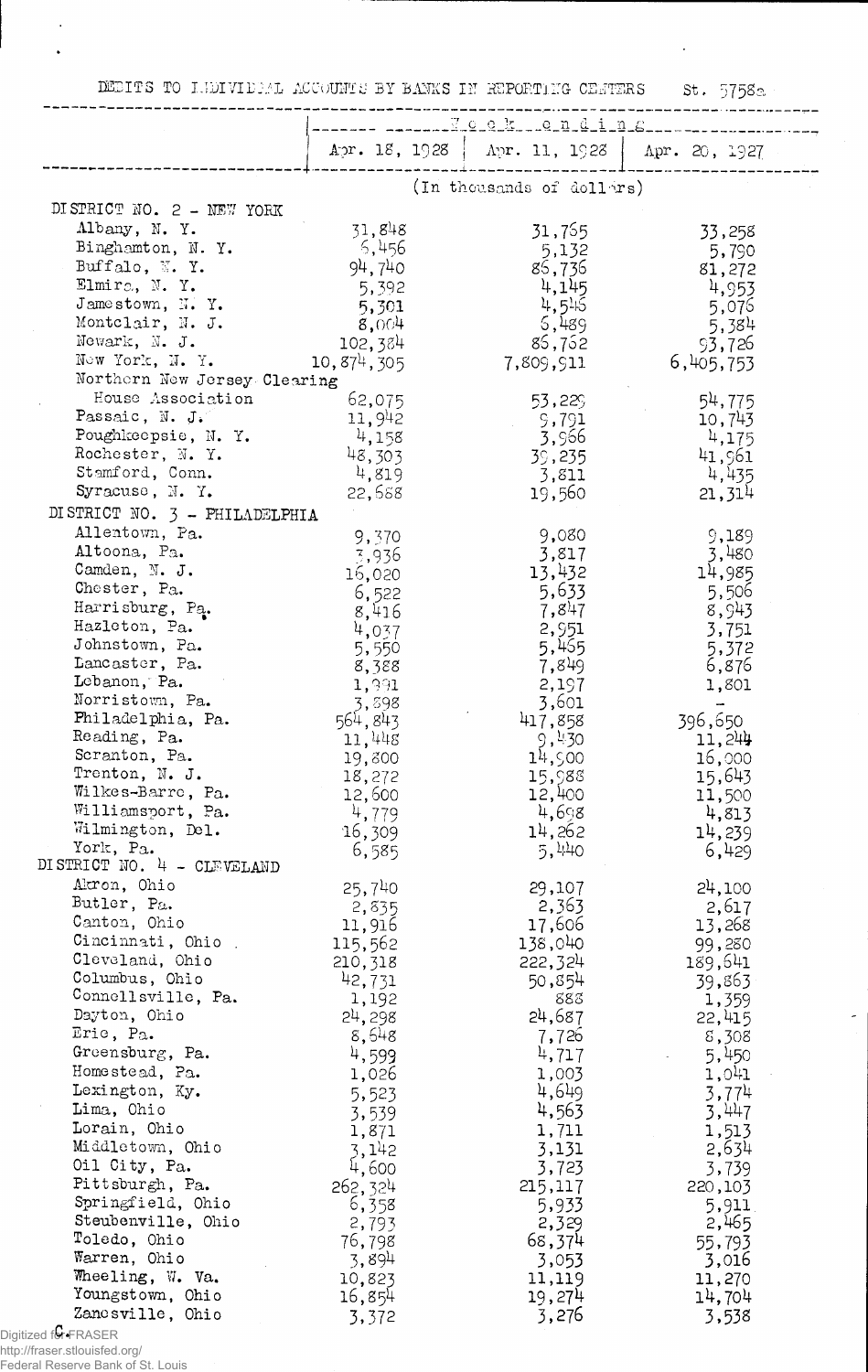|  | DEBITS TO INDIVIDUAL ACCOUNTS BT B.MKS IN REPORTING GENTERS |  |  |  |  |  |
|--|-------------------------------------------------------------|--|--|--|--|--|
|--|-------------------------------------------------------------|--|--|--|--|--|

St 575Sb

 $\frac{1}{2}$ 

 $\sim 10^{-11}$ 

|                                                                                                                                                                                                                                                                                                                                                                                                                                                                |                                                                                                                                                                                                                             | Les se la partidina de la partidina de la partidina de la partidina de la partidina de la partidina del partidi                                                                                                               |                                                                                                                                                                                                                                 |
|----------------------------------------------------------------------------------------------------------------------------------------------------------------------------------------------------------------------------------------------------------------------------------------------------------------------------------------------------------------------------------------------------------------------------------------------------------------|-----------------------------------------------------------------------------------------------------------------------------------------------------------------------------------------------------------------------------|-------------------------------------------------------------------------------------------------------------------------------------------------------------------------------------------------------------------------------|---------------------------------------------------------------------------------------------------------------------------------------------------------------------------------------------------------------------------------|
|                                                                                                                                                                                                                                                                                                                                                                                                                                                                |                                                                                                                                                                                                                             | Apr. 13, 1925   Apr. 11, 1925   Apr. 20, 1927                                                                                                                                                                                 |                                                                                                                                                                                                                                 |
|                                                                                                                                                                                                                                                                                                                                                                                                                                                                |                                                                                                                                                                                                                             | (In thousands of dollars)                                                                                                                                                                                                     |                                                                                                                                                                                                                                 |
| DISTRICT NO. 5 - RICHMOND                                                                                                                                                                                                                                                                                                                                                                                                                                      |                                                                                                                                                                                                                             |                                                                                                                                                                                                                               |                                                                                                                                                                                                                                 |
| Asheville, N. C.<br>Baltimore, Md.<br>Charleston, S. C.<br>Charleston, W. Va.<br>Charlotte, N. C.<br>Columbia, S. C.<br>Cumberland, Md.<br>Danville, Va.<br>Durham, N. C.<br>Greensboro, N. C.<br>Greenville, S. C.<br>Hagerstown, Md.<br>Huntington, W. Va.<br>Lynchburg, Va.<br>Newport News, Va.<br>Norfolk, Va.<br>Raleigh, N. C.<br>Richmond, Va.<br>Roanoke, Va.<br>Spartanburg, S. C.<br>Washington, D. C.<br>Wilmington, N. C.<br>Winston-Salem, N. C. | 7,829<br>105,262<br>5,894<br>3,808<br>17,433<br>6,056<br>2,216<br>2,433<br>4,441<br>7,425<br>6,206<br>2,823<br>5,902<br>4,352<br>2,001<br>18,144<br>7,753<br>31,661<br>7,231<br>3,110<br>64,343<br>5,048<br>9,646           | $6,073$ .<br>88,966<br>7,100<br>7,876<br>12,812<br>13,174<br>2,220<br>2,151<br>5,890<br>6,219<br>5,373<br>2,518<br>4,787<br>3,840<br>2,328<br>14,263<br>5,592<br>29,138<br>6,097<br>3,252<br>59,480<br>4,568<br>8,209         | 7,541<br>90,580<br>6,850<br>8,069<br>13,634<br>7,052<br>2,117<br>2,120<br>6,605<br>7,042<br>5,423<br>2,571<br>5,984<br>4,316<br>2,334<br>17,635<br>4,862<br>34,954<br>6,991<br>3,632<br>57,817<br>4,127<br>9,408                |
| DI STRICT NO. 6 - ATLANTA                                                                                                                                                                                                                                                                                                                                                                                                                                      |                                                                                                                                                                                                                             |                                                                                                                                                                                                                               |                                                                                                                                                                                                                                 |
| Albany, Ga.<br>Atlanta, Ga.<br>Augusta, Ga.<br>Birmingham, Ma.<br>Brunswick, Ga.<br>Chattanooga, Tenn.<br>Columbus, Ga.<br>Dothan, Ala.<br>Elberton, Ga.<br>Hattiesburg, Miss.<br>Jackson, Miss.<br>Jacksonville, Fla.<br>Knoxville, Tenn.<br>Macon, Ga.<br>Meridian, Miss.<br>Miami, Fla.<br>Mobile, Ala.<br>Montgomery, Ala.<br>Nashville, Tenn.<br>Newman, Ga.<br>New Orleans, La.<br>Pensacola, Fla.<br>Savannah, Ga.<br>Tampa, Fla.<br>Valdosta, Ga.      | 996<br>42,302<br>6,954<br>34,410<br>783<br>13,101<br>3,574<br>928<br>275<br>1,697<br>6,956<br>21,646<br>9,964<br>5,514<br>4,203<br>10,191<br>9,908<br>7,946<br>24,691<br>560<br>81,503<br>2,030<br>11,647<br>9,957<br>1,289 | 1,016<br>35,292<br>6,127<br>33,680<br>730<br>11,095<br>3,436<br>852<br>252<br>1,815<br>6,297<br>18,061<br>9,276<br>5,619<br>3,921<br>9,229<br>9,519<br>7,455<br>21,800<br>492<br>69,705<br>1,761<br>13,773<br>10,359<br>1,420 | 1,174<br>43,664<br>6,028<br>39,120<br>889<br>12,513<br>3,376<br>611<br>204<br>1,742<br>5,813<br>24,345<br>8,425<br>5,073<br>4,147<br>14,789<br>11,278<br>6,583<br>19,727<br>493<br>71,608<br>2,029<br>11,225<br>12,627<br>1,284 |

1,706

1,715

1,54)

 $\mathtt{C}$  .

 $\frac{1}{2}$ 

 $\ddot{\phantom{0}}$ 

Digitized for FRASER http://fraser.stlouisfed.org/ Federal Reserve Bank of St. Louis

Vicksburg, Miss.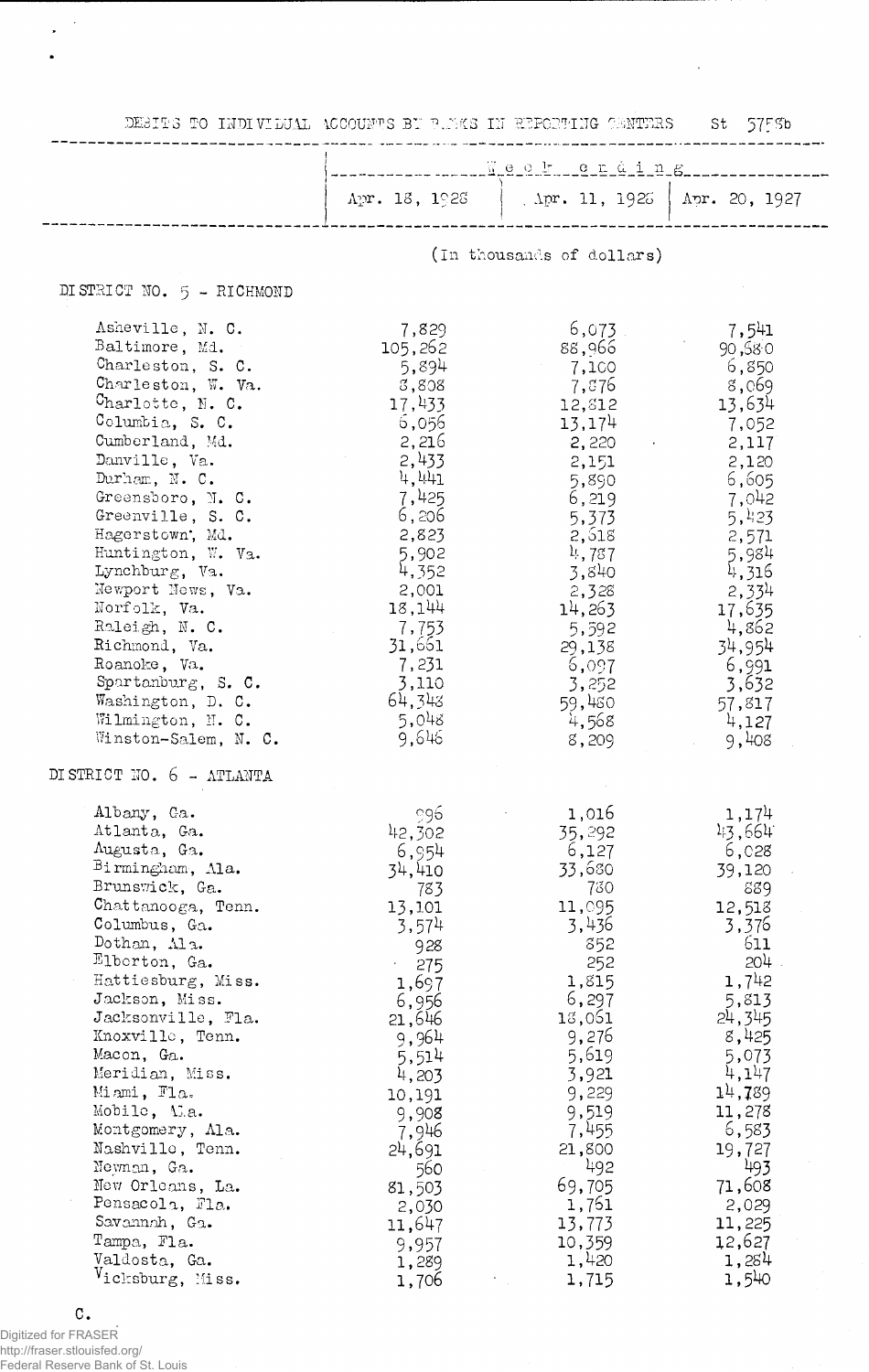.<br>ISBIFS TO INDIVIDULL ACCOUNTS BY BANKS IN ELPORTING OENTERS 57, 5758c

 $\overline{1}$ 

. . . . . . . . . . . . .

|                                                                                                                                                                                                                                                                                                                                                                                                                                                                                                                                                                                                                                                                                                                                                  |                                                                                                                                                                                                                                                                                                                                                                | Teer team 1 ing                                                                                                                                                                                                                                                                                                                                           |                                                                                                                                                                                                                                                                                                                                                                        |
|--------------------------------------------------------------------------------------------------------------------------------------------------------------------------------------------------------------------------------------------------------------------------------------------------------------------------------------------------------------------------------------------------------------------------------------------------------------------------------------------------------------------------------------------------------------------------------------------------------------------------------------------------------------------------------------------------------------------------------------------------|----------------------------------------------------------------------------------------------------------------------------------------------------------------------------------------------------------------------------------------------------------------------------------------------------------------------------------------------------------------|-----------------------------------------------------------------------------------------------------------------------------------------------------------------------------------------------------------------------------------------------------------------------------------------------------------------------------------------------------------|------------------------------------------------------------------------------------------------------------------------------------------------------------------------------------------------------------------------------------------------------------------------------------------------------------------------------------------------------------------------|
|                                                                                                                                                                                                                                                                                                                                                                                                                                                                                                                                                                                                                                                                                                                                                  | $\Lambda$ pr. 18, 1926                                                                                                                                                                                                                                                                                                                                         | Apr. 11, 1923                                                                                                                                                                                                                                                                                                                                             | Apr. 20, 1927                                                                                                                                                                                                                                                                                                                                                          |
|                                                                                                                                                                                                                                                                                                                                                                                                                                                                                                                                                                                                                                                                                                                                                  |                                                                                                                                                                                                                                                                                                                                                                | (In thousands of dollars)                                                                                                                                                                                                                                                                                                                                 |                                                                                                                                                                                                                                                                                                                                                                        |
| DISTRICT NO. 7 - CHICAGO<br>Adrian, Mich.<br>Aurora, Ill.<br>Bay City, Mich.<br>Bloomington, Ill.<br>Cedar Rapids, Iowa<br>Champaign-Urbana, Ill.<br>Chicago, Ill.<br>Danville, Ill.<br>Davenport, Iowa<br>Decatur, Ill.<br>Des Moines, Iowa<br>Detroit, Mich.<br>Dubuque, Iowa<br>Flint, Mich.<br>Fort Wayne, Ind.<br>Gary, Ind.<br>Grand Rapids, Mich.<br>Green Bay, Wis.<br>Hammond, Ind.<br>Indianapolis, Ind.<br>Jackson, Mich.<br>Kalamazoo, Mich.<br>Lansing, Mich.<br>Mason City, Iowa<br>Milwaukee, Wis.<br>Moline, Ill.<br>Muscatine, Iowa<br>Oshkosh, Wis.<br>Peoria, Ill.<br>Rockford, Ill.<br>Saginaw, Mich.<br>Sheboygan, Wis.<br>Sioux City, Iowa<br>South Bend, Ind.<br>Springfield, Ill.<br>Terre Haute, Ind.<br>Waterloo, Iowa | 1,316<br>4,467<br>2,997<br>3,930<br>12,929<br>3,561<br>1,096,669<br>3,561<br>10,068<br>5,073<br>21,102<br>290,710<br>3,569<br>12,166<br>11,392<br>6,118<br>20,710<br>4,276<br>5,151<br>47,643<br>6,434<br>6,728<br>7,800<br>2,600<br>77,271<br>$-3,304$<br>1,702<br>2,900<br>12,904<br>9,694<br>5,652<br>3,923<br>13,568<br>13,986<br>10,016<br>5,339<br>4,882 | 1,163<br>4,314<br>2,973<br>3,772<br>10,813<br>3,471<br>873,636<br>3,798<br>7,381<br>5,236<br>21,278<br>$-215,261$<br>3,696<br>10,908<br>9,972<br>5,446<br>18,057<br>3,472<br>5,130<br>42,577<br>5,618<br>6,293<br>7,700<br>2,200<br>73,526<br>2,288<br>1,659<br>3,200<br>12,281<br>8,717<br>6,460<br>3,679<br>13,035<br>11,411<br>8,370<br>5,602<br>5,131 | 1,174<br><sup>4</sup> ,557<br>2,786<br>3,145<br>9,106<br>3,696<br>890,004<br>3,830<br>$8,3^{19}$<br>5,345<br>18,653<br>213,059<br>3,221<br>10,573<br>9,571<br>5,509<br>19,006<br>3,106<br>5,400<br>42,875<br>6,595<br>6,583<br>7,609<br>2,300<br>72,333<br>2,949<br>2,013<br>3,200<br>11,600<br>9,273<br>6,077<br>3,911<br>15,892<br>11,770<br>8,453<br>5,134<br>5,006 |
| DISTRICT NO. 8 - ST. LOUIS<br>East St. Louis and Nat'l.                                                                                                                                                                                                                                                                                                                                                                                                                                                                                                                                                                                                                                                                                          |                                                                                                                                                                                                                                                                                                                                                                |                                                                                                                                                                                                                                                                                                                                                           |                                                                                                                                                                                                                                                                                                                                                                        |
| Stock Yards, Ill.<br>Eldorado, Ark.<br>Evansville, Ind.<br>Fort Smith, Ark.<br>Greenville, Miss.<br>Helena, Ark.<br>Little Rock, Ark.<br>Louisville, Ky.<br>Memphis, Tenn.<br>Owensboro, Ky.<br>Pine Bluff, Ark.<br>Quincy, Ill.<br>St. Louis, Mo.<br>Sedalia, Mo.<br>Springfield, Mo.<br>Texarkana, Ark.                                                                                                                                                                                                                                                                                                                                                                                                                                        | 15,629<br>2,190<br>12,374<br>3,611<br>841<br>637<br>19,798<br>52,325<br>34,921<br>1,421<br>2,429<br>: 3,184<br>200,300<br>1,170<br>4,327<br>1,193                                                                                                                                                                                                              | 13,978<br>1,757<br>10,980<br>3,172<br>871<br>554<br>19,136<br>44,556<br>32,788<br>1,321<br>2,628<br>2,951<br>169,200<br>979<br>3,897<br>1,208                                                                                                                                                                                                             | 9,877<br>2,309<br>11,502<br>2,516<br>879<br>1,050<br>15,303<br>43,688<br>32,886<br>1,265<br>2,025<br>3,313<br>169,066<br>1,072<br>3,216<br>946                                                                                                                                                                                                                         |

C.

Digitized for FRASER http://fraser.stlouisfed.org/ Federal Reserve Bank of St. Louis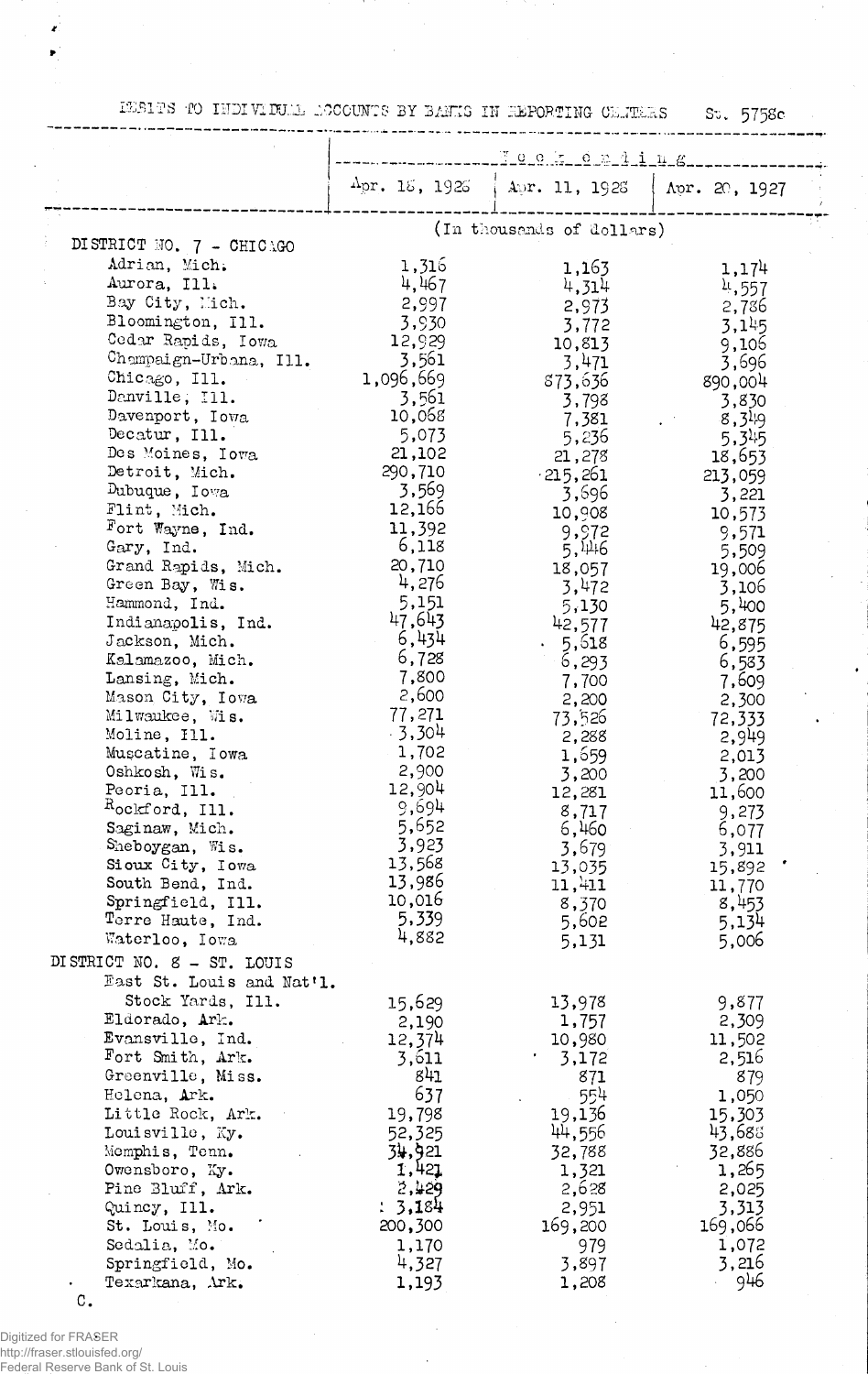DEBITS TO INDIVIDUAL ACCOUNTS BY BANKS IN REPORTING CENTERS St. 5758d

 $\overline{\phantom{a}}$ 

|                                                                                                                                                                                                                                                                                                                                                                                                                                                                                                                                                                                      | $\ldots$ $\ddot{a}$ o $\ddot{c}$ $\ddot{c}$ o $\ddot{c}$ o $\ddot{a}$ $\ddot{d}$ in $\ddot{c}$                                                                                                                                                                      |                                                                                                                                                                                                                                                                    |                                                                                                                                                                                                                                                        |
|--------------------------------------------------------------------------------------------------------------------------------------------------------------------------------------------------------------------------------------------------------------------------------------------------------------------------------------------------------------------------------------------------------------------------------------------------------------------------------------------------------------------------------------------------------------------------------------|---------------------------------------------------------------------------------------------------------------------------------------------------------------------------------------------------------------------------------------------------------------------|--------------------------------------------------------------------------------------------------------------------------------------------------------------------------------------------------------------------------------------------------------------------|--------------------------------------------------------------------------------------------------------------------------------------------------------------------------------------------------------------------------------------------------------|
|                                                                                                                                                                                                                                                                                                                                                                                                                                                                                                                                                                                      |                                                                                                                                                                                                                                                                     | $\Delta \text{pr. } 18, 1928$ $\Delta \text{pr. } 11, 1928$                                                                                                                                                                                                        | $\Lambda$ or. 20, 1927                                                                                                                                                                                                                                 |
|                                                                                                                                                                                                                                                                                                                                                                                                                                                                                                                                                                                      |                                                                                                                                                                                                                                                                     | (In thousands of dollars)                                                                                                                                                                                                                                          |                                                                                                                                                                                                                                                        |
| DISTRICT NO. 9 - MINTEAPOLIS                                                                                                                                                                                                                                                                                                                                                                                                                                                                                                                                                         |                                                                                                                                                                                                                                                                     |                                                                                                                                                                                                                                                                    |                                                                                                                                                                                                                                                        |
| Aberdoon, S. D.<br>Billings, Mont.<br>Dickinson, N. D.<br>Duluth, Minn.<br>Fargo, $\mathbb{Y}$ . D.<br>Grand Forks, N. D.<br>Helena, Mont.<br>Jamestown, N. D.<br>La Crosse, Wis.<br>Minneapolis, Minn.<br>Minot, N. D.<br>Red Wing, Minn.<br>St. Paul, Minn.<br>Sioux Falls, S. D.<br>South St. Paul, Minn.<br>Superior, Wis.<br>Winona, Minn.                                                                                                                                                                                                                                      | 1,722<br>2,128<br>317<br>17,177<br>5,402<br>1,725<br>1,644<br>852<br>2,812<br>104,579<br>1,796<br>615<br>41,738<br>4, 313<br>6,748<br>1,674<br>1,514                                                                                                                | 1,687<br>2,143<br>357<br>13,740<br>4,082<br>1,993<br>2,282<br>562<br>2,555<br>90,350<br>1,575<br>601<br>34,311<br>4,136<br>6,263<br>1,765<br>1,583                                                                                                                 | 1,211<br>1,569<br>- 296<br>17,612<br>3,220<br>1,705<br>1,668<br>571<br>2,877<br>79,008<br>1,387<br>- 519<br>38,476<br>4,125<br>6,824<br>1,800<br>1,584                                                                                                 |
| DISTRICT NO. 10 - KANSAS CITY                                                                                                                                                                                                                                                                                                                                                                                                                                                                                                                                                        |                                                                                                                                                                                                                                                                     |                                                                                                                                                                                                                                                                    |                                                                                                                                                                                                                                                        |
| Albuquerque, N. M.<br>Atchison, Kans.<br>Bartlesville, Okla.<br>Casper, Wyo.<br>Cheyenne, Wyo.<br>Colorado Springs, Colo.<br>Denver, Colo.<br>Enid, Okla.<br>Fremont, Neb.<br>Grand Junction, Colo.<br>Guthrie, Okla.<br>Hutchinson, Kans.<br>Independence, Kans.<br>Joplin, Mo.<br>Kansas City, Kans.<br>Kansas City, Mo.<br>Lawrence, Kans.<br>Lincoln, Neb.<br>Muskogeo, Okla.<br>Oklahoma City, Okla.<br>Okmulgee, Okla.<br>Omaha, Neb.<br>Parsons, Kans.<br>Pittsburg, Kans.<br>Pueblo, Colo.<br>St. Joseph, Mo.<br>Topeka, Kans.<br><sup>r</sup> ulsa, Okia.<br>Wichita, Kans. | 2,810<br>1,531<br>3,532<br>1,621<br>1.519<br>7.152<br>43, 211<br>3,354<br>1,098<br>810<br>845<br>3,689<br>3,292<br>3,512<br>5,225<br>98,874<br>1,142<br>8,387<br>4,054<br>25,649<br>1,788<br>49,704<br>780<br>1,585<br>5,466<br>13,555<br>4,821<br>29,861<br>14.917 | 2,862<br>1,473<br>4,087<br>1,741<br>1,361<br>4,968<br>43,070<br>3,192<br>1,034<br>949<br>735<br>3,097<br>2,473<br>3,098<br>4,204<br>86,460<br>1,255<br>8,624<br>3,816<br>34,944<br>1,815<br>43,748<br>796<br>1,322<br>5,856<br>12,691<br>6,714<br>28,462<br>14,328 | 2,828<br>1,310<br>4,212<br>1,785<br>1,494<br>3,781<br>37,610<br>3,560<br>766<br>747<br>812<br>3,456<br>2,710<br>3,870<br>4,698<br>84,083<br>1,075<br>6,988<br>2,434<br>26,502<br>2,268<br>43,563<br>694<br>1,284<br>4,763<br>11,836<br>3,848<br>27,912 |

 $\mathbf{c}$ .

 $\ddot{\phantom{0}}$ 

 $\ddot{\tau}$ 

×  $\bullet$ 

.<br>Digitized for FRASER<br>http://fraser.stlouisfed.org/<br>Federal Reserve Bank of St. Louis